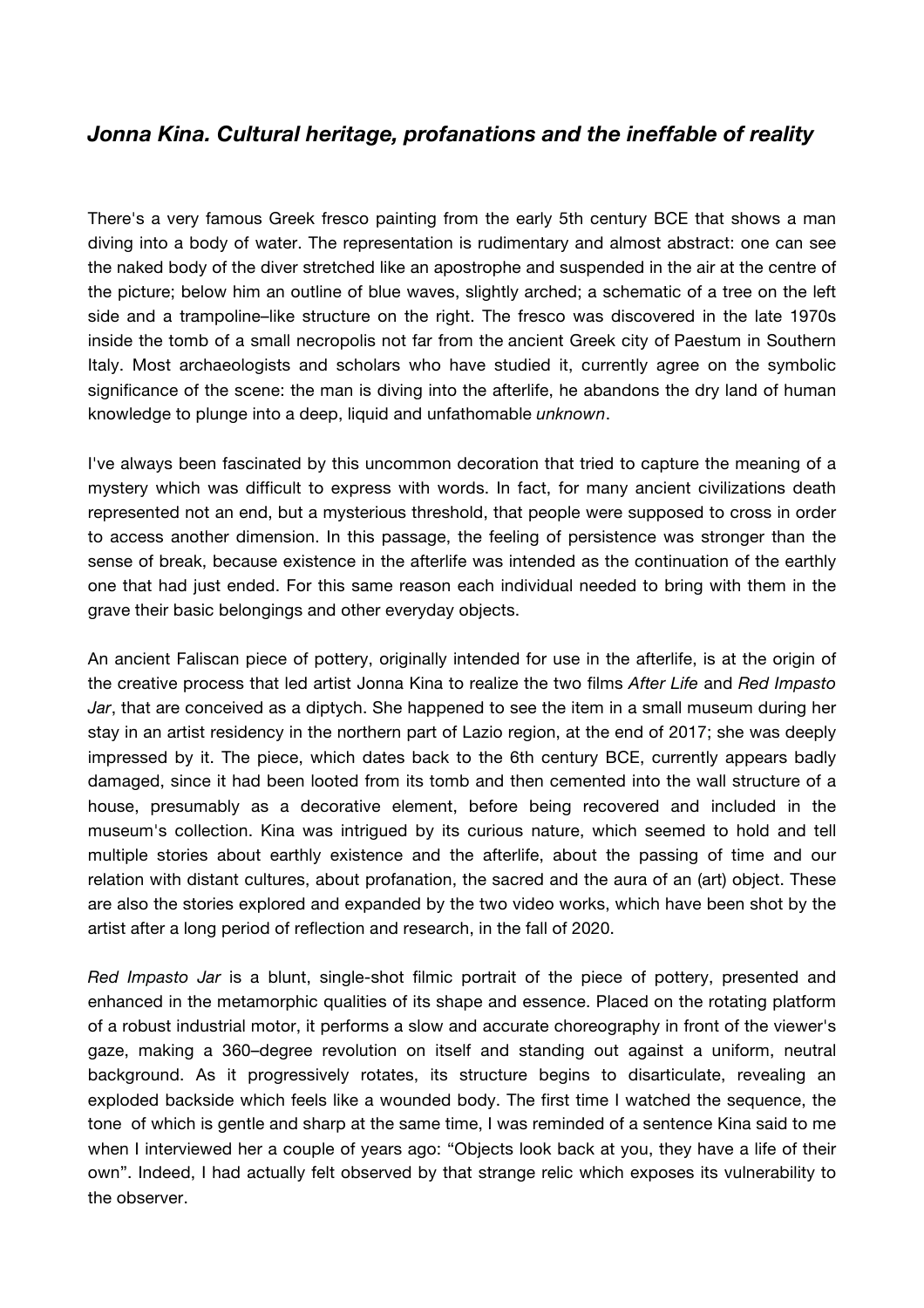The film *Les Statues Meurent Aussi* (*Statues Also Die*), which in the early 1950s offered some critical considerations on the effects that colonialism has had on the perception of historical African art kept in Western museums, begins by stating: "When men die, they enter into history. When statues die, they enter into art. *This botany of death is what we call culture*" (emphasis added). In the opinion of the three film directors Resnais, Marker and Cloquet, a statue, or more generally an object, is dead when it is deprived of the living and active gaze that used to rest on it, that is, when it is removed from the context in which it was born and separated from its original anthropological function and significance. Thinking of the piece of pottery portrayed by Kina, I'd say that it has already died at least twice. The first time, when it was illegally taken by clandestine diggers from the tomb for which it had been intended and then made part of the wall of a private house; the second one, when it was recovered and then confined in the timeless temporality of the museum. With each new life, the object has reconfigured its own meaning and possibilities, transforming itself from ritual furnishings into a decorative item and then finally into cultural heritage. One might ask how its value was measured and changed according to its various modes of existence. It is interesting to note that, in the end, it came to be inviolable again, as it had been conceived initially – sacred again, in the holy space of the museum.

The aseptic atmosphere and suspended time that characterize the object's documentation in *Red Impasto Jar* are contrasted by the lyrical intonation and temporal flowing of *After Life*, which provides a testimony of the context in which Kina's narrative originated. The work is structured in a series of short fixed camera shots, which depict the ruins of a small Faliscan necropolis and its natural surroundings, located in the same area of northern Lazio visited by the artist. The three tombs visible in the shots were discovered during a recent excavation campaign held in 2015; they, too, had been looted by clandestine diggers, like most of the archaeological sites in the region. However, there is no evidence that the museum's jar was stolen from this very location. The sequence begins with some glimpses of a verdant forest, and the sounds of nature softly guide the viewer into a contemplative state. The thresholds of the large, rock-cut chamber tombs appear only halfway through the montage and disappear after a few shots. Then we see the woods again, and a body of water, finally, a concluding bird's-eye view showing the crowns of the trees from above and from afar. At the end, one gets the feeling that the three mysterious rocky entrances were swallowed by the dense web of nature, or that perhaps they were nothing more

than a dreamy vision. The sound of the water, which accompanies much of the filming, emphasizes the passage of time, the quality of which seems to be that of an inner, circular rhythm rather than a historical, linear one.

The two works, both shot on 35 mm, are seemingly very different in tone and approach, but when juxtaposed they generate a mutual tension and enrich each other. Both of them equally reveal some typical traits of Jonna Kina's artistic practice and language, such as the ability to activate the viewers' perceptual apparatus, the elegance and clarity of the images, the precision of the gaze, which analyzes and penetrates things and events without ever being excessively cerebral. On the one hand, her careful way of observing reality suggests a documentary sensibility, yet her way of processing and conveying the material she collects often opens up towards an imaginative dimension.